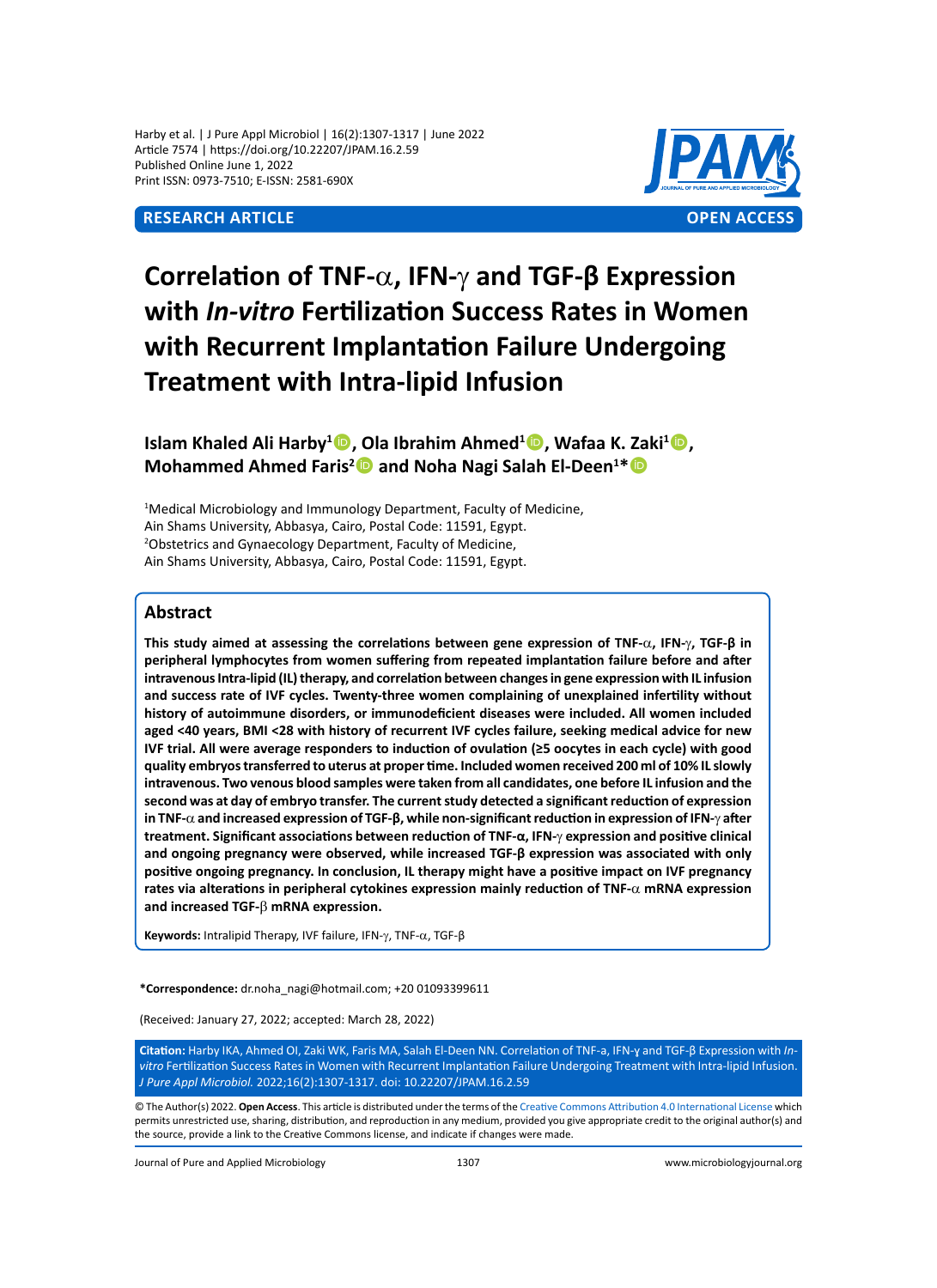#### **Introduction**

The occurrence and stabilization of pregnancy require coordination between the growing embryo and the receptive decidua. Failure of this process leads to many pregnancy complications including miscarriage, preeclampsia, fetal growth restriction, and pre-term birth.1

Cytokines are defined as structures with small molecular weights often secreted from leucocytes. The result of interaction between mother and fetus is maternal immunosuppression allowing development of the semi-allogeneic placental-fetal unit. Decidual cytokines play a vital role in maintenance of pregnancy also regulation of invasion of growing embryo and remodelling of spiral artery.<sup>2</sup>

Throughout the menstrual cycle, endometrium produces a diverse range of cytokines. During the establishment of pregnancy, these various cytokines play a vital role in preparation of the uterine environment for successful implantation of the growing embryo and creation of a functioning placenta.<sup>3</sup>

Altered decidual cytokines are involved in many complications of pregnancy including recurrent spontaneous miscarriage.<sup>4</sup>

Infertility is a problem all over the world., Infertility and IVF centres were only available in about one-quarter of the world's nations in 2000. This number increased to nearly one-third of the world's nations in 2005. But by the year 2010, when the International Federation of Fertility Societies (IFFS) survey was repeated, there was a marked increase in IVF services in the developing countries. The number of countries included in the survey was doubled.<sup>5</sup>

Recurrent IVF failure is commonly known as failure to acquire a pregnancy following two or more IVF cycles (including frozen embryos transfer FET), in which 5-10 good quality embryos were transferred into the uterine cavity.<sup>6</sup>

Because embryo(s) quality and endometrial receptivity are two major factors that believed to be the key points in implantation, $<sup>7</sup>$ </sup> several therapeutic approaches including immunomodulators have been described to improve the receptiveness of the endometrium. Immunological factors have been included in the pathogenesis of recurrent implantation failures (RIF) and different immunomodulatory agents and approaches have been used for the treatment of women with that problem.<sup>8</sup>

Intravenous fat emulsion (IVFE) is an admixture of fatty acids prepared to provide essential supplementation of fatty acids required for patients on parenteral nutrition (PN). Intravenous lipid emulsion (Intralipid (IL) infusions were usually used as adjuvant agents to supress and distract the maternal immune system during the window of implantation (WOI).<sup>9</sup>

IL was prescribed to produce a modulation effect on many immune cellular mechanisms, having positive effect on results of IVF cycles and pregnancy maintenance.<sup>10</sup>

The current study aimed at assessing the correlation between gene expression of (TNF-a, IFN-γ, TGF-β) in peripheral lymphocytes from women suffering from repeated IVF cycles failure before and after intravenous IL therapy, also assessing the correlation between change in gene expression with IL infusion and success rate of IVF cycles.

# **Methodology Subjects**

This study was done on 23 women complaining of infertility with history of recurrent unexplained IVF cycles failure, in the period from January 2019 to June 2020 attending infertility unit at Ain Shams University maternity hospital.

Success of IVF cycle was defined as a positive pregnancy test, while negative pregnancy test two weeks after embryo (s) transfer indicates failure of cycle, clinical pregnancy is confirmed by radiological (Ultrasonic) findings of pregnancy (intrauterine embryonic sac, positive fetal pole, positive fetal echo).

All the included women had unexplained infertility without history of autoimmune disorders. Infertility was properly diagnosed in couples who had regular unprotected marital relations for at least 1 year without pregnancy, all patient's data were managed confidentially.

Informed consents were obtained from participating women, and the study was approved by the Local Ethics Committee at Faculty of Medicine Ain Shams University, (FAMASU M D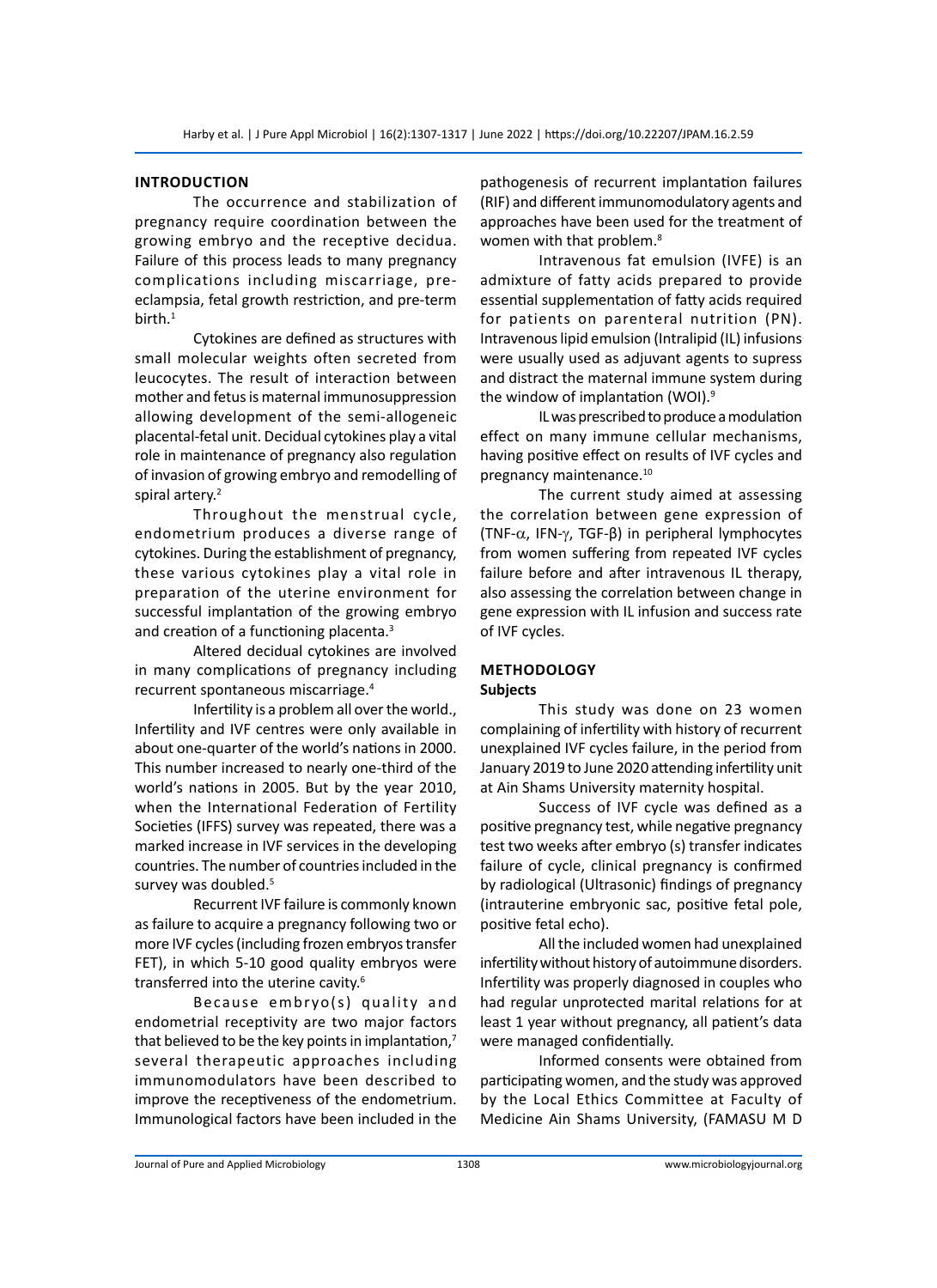201/2018) and in consonance with "The World Medical Association's Code of Ethics (Declaration of Helsinki).

All included women received induction of ovulation before ovum pick up using long luteal protocol with LHRH agonist (triptorelin 0.1mg/ml) daily injection starting from day 18 of previous cycle till the day of ovulation trigger.

During induction of ovulation, we used Human Menopausal Gonadotropin (HMG) (dose ranging 150-300 IU) according to women response observed by transvaginal ultrasound examination and serum Estradiol (E2) level. It takes 12-16 days for complete follicular maturation.

Trigger of ovulation done by Human Chorionic Gonadotropin (HCG) 10000 IU single injection; Ovum pick up done about 36 hours from trigger of ovulation.

Intracytoplasmic Sperm Injection (ICSI) done to collected oocytes, fertilization and zygotes cleavage were observed in triphasic incubators using Life Global® culture media supporting embryologic development till embryo transfer. Embryo transfer done at day 5 (blastocyst stage) to all included women.

All enrolled women received intralipid emulsion infusion therapy with start of induction of ovulation, they received 200 ml of 10% IL intravenous slowly with good observation and monitor for vital data during infusion.

# **Inclusion criteria**

All women included in the study were diagnosed with unexplained infertility (age <40 years, BMI<28) with history of In-Vitro Fertilization & Embryo transfer (IVF-ET) cycles and recurrent implantation failure, seeking medical advice for new IVF-ET cycle. All women were average responders to ovulation induction (≥5 oocytes were collected in each cycle) with good quality embryos transferred to uterus at proper time regarding embryologic stage in previous cycles. **Exclusion criteria**

Women with history of poor embryos quality in previous trials, chronic endometriosis, poor responders to ovulation induction with low embryos number, (two or less embryos), abnormal semen analysis of husband were excluded. **Methods**

The steps in the current study were summarized as follows:

- 1. Full medical history and clinical data were obtained from participating women.
- 2. Collection of specimens and processing, PBMCs isolation by Ficoll-Paque PLUS density gradient centrifugation.
- 3. RNA isolation
- 4. cDNA Synthesis.
- 5. Real-time qPCR using SYBR Green.
- 6. Calculation of Relative Quantification (RQ) (relative expression)
- 7. Data analysis

# **Complete medical history and clinical data**

Detailed history taking, clinical and ultrasonic examination and full hormonal profiles (FSH, LH, prolactin, TSH) were done.

# **Sample collection and processing**

Two blood samples from 23 women were collected in EDTA containing tubes: First sample before Intralipid infusion (before start of induction of ovulation), second sample at day of embryo(s) transfer (ET) (14 to 21 days after first sample and Intralipid infusion).

Freshly isolated peripheral blood mononuclear cells PBMCs from the infertile women blood were stored in liquid nitrogen to extract the RNA for studying of gene expression using real-time polymerase chain reaction (RT-PCR).

PBMCs were isolated and kept in liquid nitrogen until RNA was extracted. Ficoll-Paque PLUS density gradient centrifugation was employed to isolate PBMCs (peripheral blood monocytes).11 (Ficoll-Paque PLUS and PBS buffer used in room temperature). Blood was diluted 1:1 in PBS, and the contents were blended by carefully inverting the vial. Each of the 50 mL Eppendorf conical tubes received fifteen (15) mL of Ficoll-Paque. Using a serological pipette at the lowest speed setting, Ficoll-Paque was overlaid with the blood/PBS combination. The sample was centrifuged at 400 x g and 20 °C for 30 minutes in the selected swing-out rotor, with acceleration/deceleration rates of 9/0 or 9/3, respectively, at the setting "at specified rpm." After the centrifugation was completed, the samples were carefully removed from the centrifuge to avoid phases mixing. A sterile serological pipette was used to carefully aspirate two thirds (2/3) of the top layer (containing the plasma and platelets) until the interphase (containing the mononuclear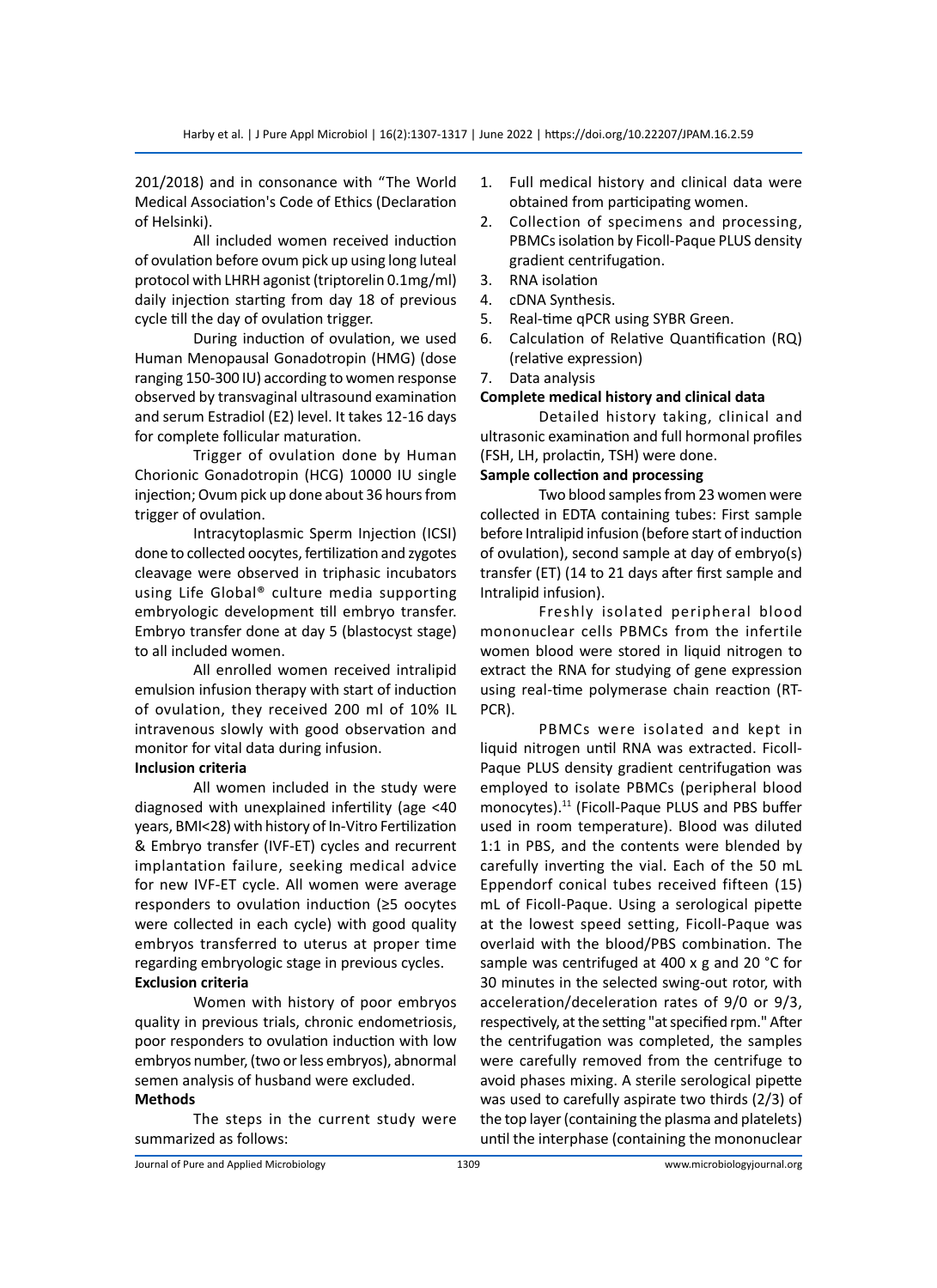cells) was reached. The entire lymphocyte layer was sucked using an Eppendorf pipette, with the volume kept to a minimum, and transferred to a new tube. Three volumes of PBS were added to the lymphocyte layer and gently mixed by pipetting up and down. The supernatant was discarded after centrifugation at 100 x g and 20 °C for 10 minutes. Steps 3 and 4 were carried out once more. The cell pellet was re-suspended in a medium that may be used in further experiments.

# **RNA isolation using The GeneJET™ RNA Purification Kit**

# **cDNA Synthesis**

Reverse transcription of extracted RNA into cDNA using: AMV Reverse Transcriptase, Promega, and Madison.VVI, USA (Catalog No.: M5101).

**Table 1.** Initial characteristics of enrolled women

| Age (years)<br>Range                   |                 |
|----------------------------------------|-----------------|
| $Mean + SD$                            | $25 - 37$       |
|                                        | $30.87 + 3.81$  |
| BMI (kg/m <sup>2</sup> )               |                 |
| Range                                  |                 |
| $Mean + SD$                            | $16.69 - 29.10$ |
|                                        | $31.15 + 3.72$  |
| No. of Previous Failed IVF/ICSI Cycles |                 |
| Range                                  |                 |
| Median (IQR)                           | $2 - 5$         |
|                                        | $3(3-4)$        |

SD standard deviation - BMI body mass index.

IQR interquartile range.

#### **Real-time qPCR using SYBR Green I**

Real-time qPCR amplification and analysis using an Applied Biosystem with software version 3.1 (StepOne™, USA) were performed. The qPCR assay with the primer sets were optimized at the annealing temperature.

Sequences of primers used for real-time polymerase chain reaction were as follows: IFN-γ: CTAATTATTCGGTAACTGACTTGA, ACAGTT CAGCCATCACTTGGA

TNF-a: GCCTGCTGCACTTTGGAGTG, TCGGGGTT CGAGAAGATGAT

TGF-β: AAATTGAGGGCTTTCGCCTTA, TGAACCCGT **TGATGTCCACTT** 

**Table 2.** Basal serum hormonal profile (FSH, LH, Prolactin and TSH) in enrolled women

| Serum FSH (IU/L)<br>Range        |                 |  |
|----------------------------------|-----------------|--|
| Mean + SD                        | $3.2 - 8.7$     |  |
|                                  | $5.23 \pm 1.83$ |  |
| Serum LH (IU/L)                  |                 |  |
| Range                            |                 |  |
| Mean + SD                        | $2.7 - 8.5$     |  |
|                                  | $5.99 \pm 1.93$ |  |
| Serum Prolactin (ng/ml)<br>Range |                 |  |
| Mean + SD                        | $13.3 - 17.9$   |  |
|                                  | 15.98 ± 1.38    |  |
| Serum TSH (IU/L)                 |                 |  |
| Range                            |                 |  |
| Mean + SD                        | $0.8 - 3.2$     |  |
|                                  | $1.99 \pm 0.74$ |  |

Data presented as range, mean ± SD; or range, median (IQR). FSH follicle stimulating hormone - LH luteinizing hormone. TSH thyroid stimulating hormone.

Data presented as range, mean ± SD.



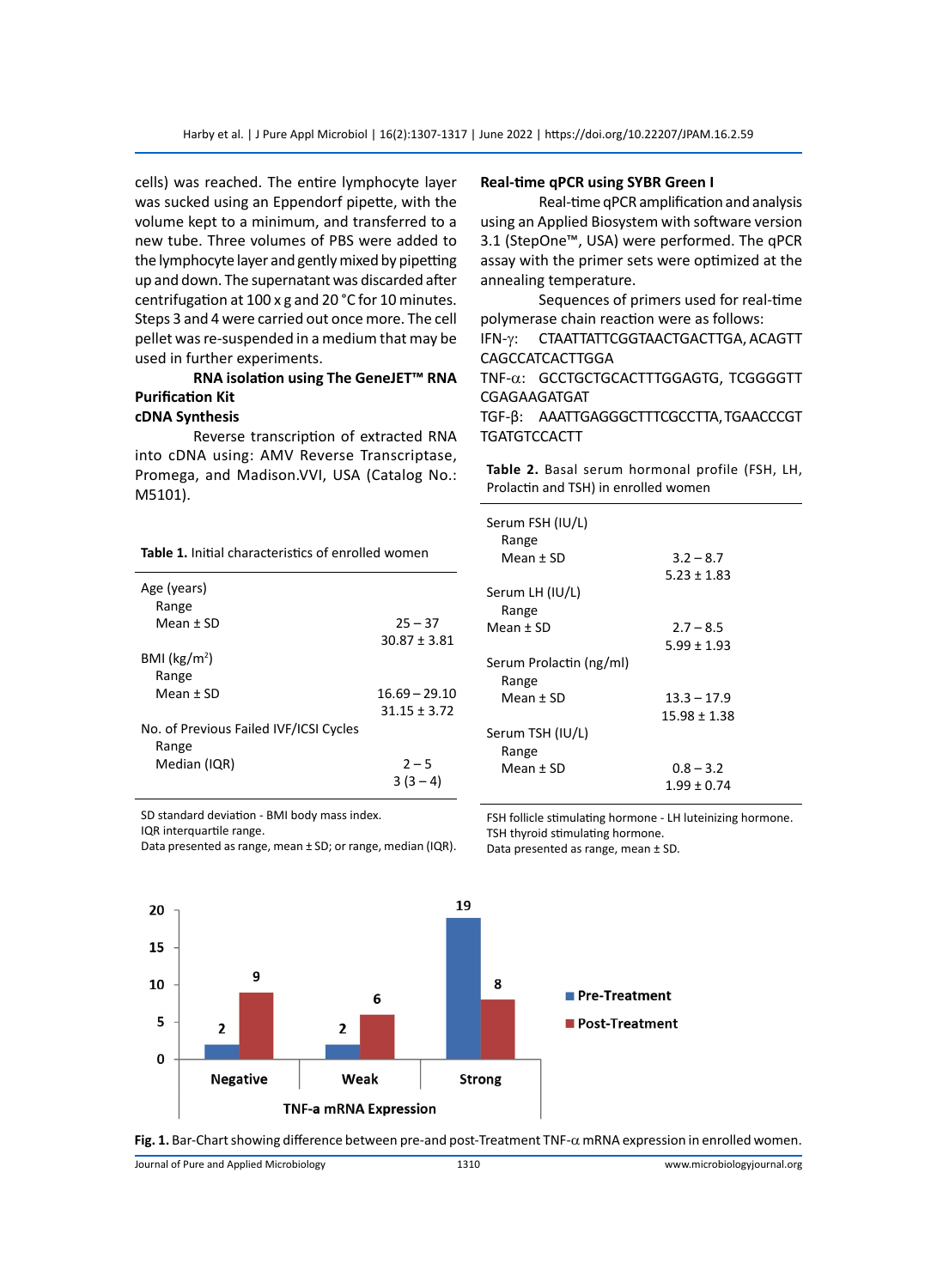# **Estimation of Relative Quantification (RQ) (relative expression)**

The relative quantitation was estimated in accordance with Applied Bio system (TaqMan® Gene Expression Assays) software using the following equation:

∆ Ct = Ct gene test – Ct endogenous control (Catalog NO.: 4331182)

∆∆Ct = ∆Ct sample1 – ∆Ct calibrator.

RQ = Relative quantification = 2-∆∆Ct.

The RQ is the fold change compared to the calibrator (untreated sample).

# **Data analysis**

The data was analysed utilizing IBM Statistical Program for Social Science (SPSS) version

**Table 3.** Paired differences between pre-and post-Treatment TNF- $\alpha$  mRNA expression in enrolled women

|                                                                                 | Post-Treatment<br>TNF- $\alpha$ mRNA Expression |                                          |                                | P          |
|---------------------------------------------------------------------------------|-------------------------------------------------|------------------------------------------|--------------------------------|------------|
|                                                                                 | Negative                                        | Weak                                     | Strong                         |            |
| Pre-Treatment<br>TNF- $\alpha$ mRNA<br>Expression<br>Negative<br>Weak<br>Strong | $0(0\%)$<br>$0(0\%)$                            | 1(4.3%)<br>$0(0\%)$<br>9(39.1%) 5(21.7%) | 1(4.3%)<br>2(8.7%)<br>5(21.7%) | 0.034<br>S |

TNF- $\alpha$  tumor necrosis factor-alpha - mRNA messenger ribonucleic acid.

Data presented as frequency (percentage)

Analysis using McNemar's Test.

S significant.

**Table 4.** Paired differences between pre-and posttreatment IFN-γ mRNA expression in enrolled women

|                                                                                 | Post-Treatment<br>IFN-γ mRNA Expression |                                 |                                | Р           |
|---------------------------------------------------------------------------------|-----------------------------------------|---------------------------------|--------------------------------|-------------|
|                                                                                 | Negative                                | Weak                            | Strong                         |             |
| Pre-Treatment<br>IFN- $\gamma$ mRNA<br>Expression<br>Negative<br>Weak<br>Strong | 1(4.3%)<br>$0(0\%)$<br>3(13%)           | $0(0\%)$<br>1(4.3%)<br>9(39.1%) | 1(4.3%)<br>2(8.7%)<br>6(26.1%) | 0.065<br>NS |

IFN-γ interferon-gamma - mRNA messenger ribonucleic acid Data presented as frequency (percentage). Analysis using McNemar's Test. NS non-significant.

Journal of Pure and Applied Microbiology 1311 www.microbiologyjournal.org

25.0. To convey quantitative data, the mean and standard deviation were utilised. The McNemar's Test was employed for quantitative analysis of the Q-PCR results, and p-values less than 0.05 were regarded to demonstrate statistical significance.

In addition, ΔCT values were used to compare gene expression in the samples, and 2–ΔΔCT was used for relative gene expression analysis.

#### **Results**

Initial Characteristics of enrolled women as shown in Table 1, age (25-37 years), BMI (16.69 - 29.1 Kg/m2), with 2-5 previous failed IVF cycles. Basal serum hormonal profiles (FSH, LH, Prolactin

**Table 5.** Paired differences between pre-and posttreatment TGF- $\beta$  mRNA expression in enrolled women

|                                                                           | Post-Treatment<br>TGF-B mRNA Expression |                                |                                      | Р |
|---------------------------------------------------------------------------|-----------------------------------------|--------------------------------|--------------------------------------|---|
|                                                                           | Negative                                | Weak                           | Strong                               |   |
| Pre-Treatment<br>$TGF-B$ mRNA<br>Expression<br>Negative<br>Weak<br>Strong | 4(17.4%)<br>2(8.7%)<br>$0(0\%)$         | 8(34.8%)<br>3(13%)<br>$0(0\%)$ | 1(4.3%)<br>4(17.4%) 0.035<br>1(4.3%) | S |
|                                                                           |                                         |                                |                                      |   |

 $TGF-\beta$  transforming growth factor-beta - mRNA messenger ribonucleic acid. Data presented as frequency (percentage). Analysis using McNemar's Test. S significant.

**Table 6.** IVF/ICSI cycle outcomes in enrolled women

| No. of Oocytes Retrieved<br>Range<br>Median (IQR) | $9 - 17$<br>$13(11-15)$          |
|---------------------------------------------------|----------------------------------|
| Fertilization Rate<br>Range<br>Mean ± SD          | $0.56 - 0.82$<br>$0.69 \pm 0.09$ |
| No. of Embryos Transferred<br>2<br>3              | 11 (47.8%)<br>12 (52.2%)         |

SD standard deviation

IQR interquartile range

Data presented as range, median (IQR); range, mean ± SD; or frequency (percentage).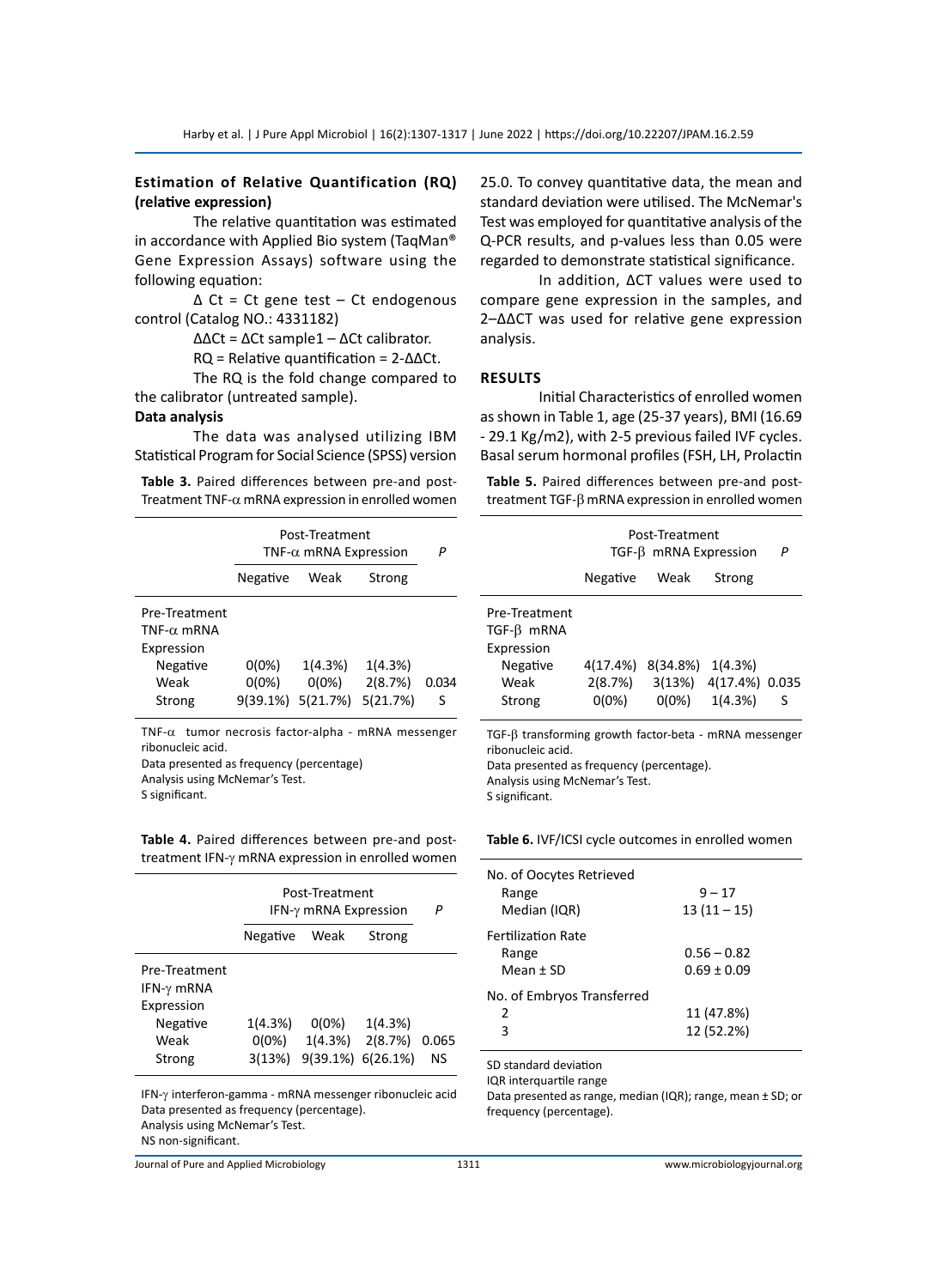and TSH) in enrolled women were within normal ranges as shown in Table 2.

There was a statistically significant reduction in the expression of TNF- $\alpha$  mRNA as shown in Table 3, Fig. 1, There was a non-significant reduction of expression in IFN-γ mRNA as shown in Table 4, Fig. 2, finally, there was a significant increase in the expression of TGF- $\beta$  mRNA after treatment in enrolled women as shown in Table 5, Fig. 3.

Details of IVF cycles in enrolled women are shown in Table 6 regarding number of oocytes picked up, rates of fertilization, and how many embryos transferred. Of the included 23 women, 12 women (52.2%) failed to get pregnant, 11 (47.8%) had positive biochemical pregnancy, 8 (34.8%) had positive clinical pregnancy, and 6 (26.1%) had positive ongoing clinical pregnancy.

**Table 7.** Pregnancy outcome in enrolled women

|                                        | Rate      |            | NNT |
|----------------------------------------|-----------|------------|-----|
| Positive Biochemical<br>Pregnancy      | 11(47.8%) | 0.001      | 2   |
| <b>Positive Clinical</b><br>Pregnancy  | 8(34.8%)  | 0.006<br>ς | 3   |
| Positive Ongoing Clinical<br>Pregnancy | 6(26.1%)  | 0.029      |     |

Data presented as frequency (percentage)

Analysis using chi-squared test (in comparison to previous IVF/ICSI failure)

NNT number needed to treat.

These outcomes were statistically significant (p = 0.001, 0.006, and 0.029, respectively); and clinically significant (NNT = 2, 3 and 4, respectively as in Table 7.

Among the enrolled women, there was a significant association between reduced TNF- $\alpha$ mRNA expression and each of positive clinical and positive ongoing clinical pregnancy outcomes also there was a non-significant association between reduced TNF- $\alpha$  mRNA expression and positive biochemical pregnancy outcome as shown in Table 8 and Fig. 4.

Current study showed a significant association between reduced IFN-γ mRNA expression and each of positive clinical and

**Table 8.** Association between positive pregnancy outcomes and change in TNF- $\alpha$  mRNA expression in enrolled women

|                                                                                     | Change in TNF- $\alpha$ mRNA<br>Expression<br>Reduced No Change/<br>Increased |                                 | P                                    |
|-------------------------------------------------------------------------------------|-------------------------------------------------------------------------------|---------------------------------|--------------------------------------|
| Positive Pregnancy<br>Outcome<br>Biochemical<br>Clinical<br><b>Ongoing Clinical</b> | 10(43.5%)<br>8(34.8%)<br>6(26.1%)                                             | 1(4.3%)<br>$0(0\%)$<br>$0(0\%)$ | $0.219$ (NS)<br>0.016(S)<br>0.004(S) |

Data presented as frequency (percentage) Analysis using McNemar's Test. NS non-significant – S significant.





Journal of Pure and Applied Microbiology 1312 www.microbiologyjournal.org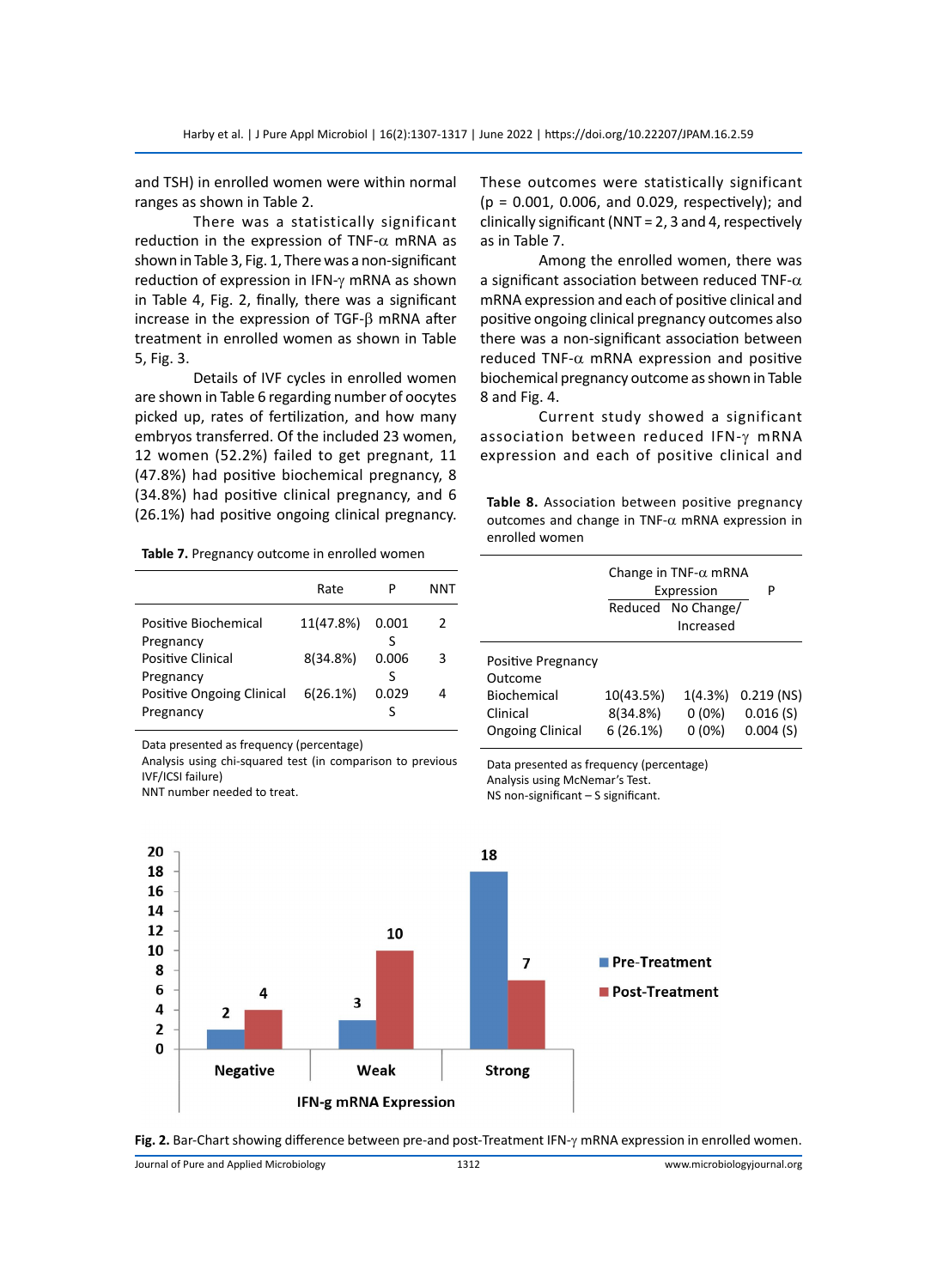**Table 9.** Association between positive pregnancy outcomes and change in IFN-γ mRNA expression in enrolled women

|                               | Change in $IFN-\gamma$ mRNA<br>Expression | Р                  |              |
|-------------------------------|-------------------------------------------|--------------------|--------------|
|                               |                                           | Reduced No Change/ |              |
|                               |                                           | Increased          |              |
| Positive Pregnancy<br>Outcome |                                           |                    |              |
| Biochemical                   | 9(39.1%)                                  | 2(8.7%)            | $0.453$ (NS) |
| Clinical                      | 8(34.8%)                                  | $0(0\%)$           | 0.031(S)     |
| <b>Ongoing Clinical</b>       | 6(26.1%)                                  | $0(0\%)$           | 0.008(S)     |

IFN-γ interferon-gamma - mRNA messenger ribonucleic acid Data presented as frequency (percentage) Analysis using McNemar's Test.

NS non-significant – S significant.

positive ongoing clinical pregnancy outcomes while non-significant association between reduced IFN-γ mRNA expression and positive biochemical pregnancy outcome as shown in Table 9 and Fig. 5.

Among the enrolled women, there was a significant association between increased TGF- $\beta$  mRNA expression and positive ongoing clinical pregnancy outcome, but there was a nonsignificant association between increased TGF- $\beta$ mRNA expression and each of positive biochemical and clinical pregnancy outcomes shown in Table 10 and Fig. 6.



|                                                                                     |                                  | Change in $TGF-\beta$ mRNA<br>Expression<br>Increased No Change/<br>Reduced | P                                                     |
|-------------------------------------------------------------------------------------|----------------------------------|-----------------------------------------------------------------------------|-------------------------------------------------------|
| Positive Pregnancy<br>Outcome<br>Biochemical<br>Clinical<br><b>Ongoing Clinical</b> | 6(26.1%)<br>6(26.1%)<br>5(21.7%) | 1(4.3%)                                                                     | 5(21.7%) 0.774 (NS)<br>2(8.7%) 0.180 (NS)<br>0.039(S) |

 $TGF-\beta$  transforming growth factor-beta - mRNA messenger ribonucleic acid

Data presented as frequency (percentage)

Analysis using McNemar's Test.

NS non-significant – S significant.

#### **Discussion**

Previous studies demonstrated an association between a group of infertility patterns and immune system dysfunction. Several investigations have found that cellular immunity effector pathways play a key role in the pathogenesis of unexplained infertility and poor pregnancy outcomes.<sup>12</sup> Furthermore, it has been suggested that successful pregnancy is typically associated with a predominance of anti-inflammatory mediators while an increased inflammatory immune response is associated with recurrent pregnancy loss (RPL) and multiple





Journal of Pure and Applied Microbiology 1313 www.microbiologyjournal.org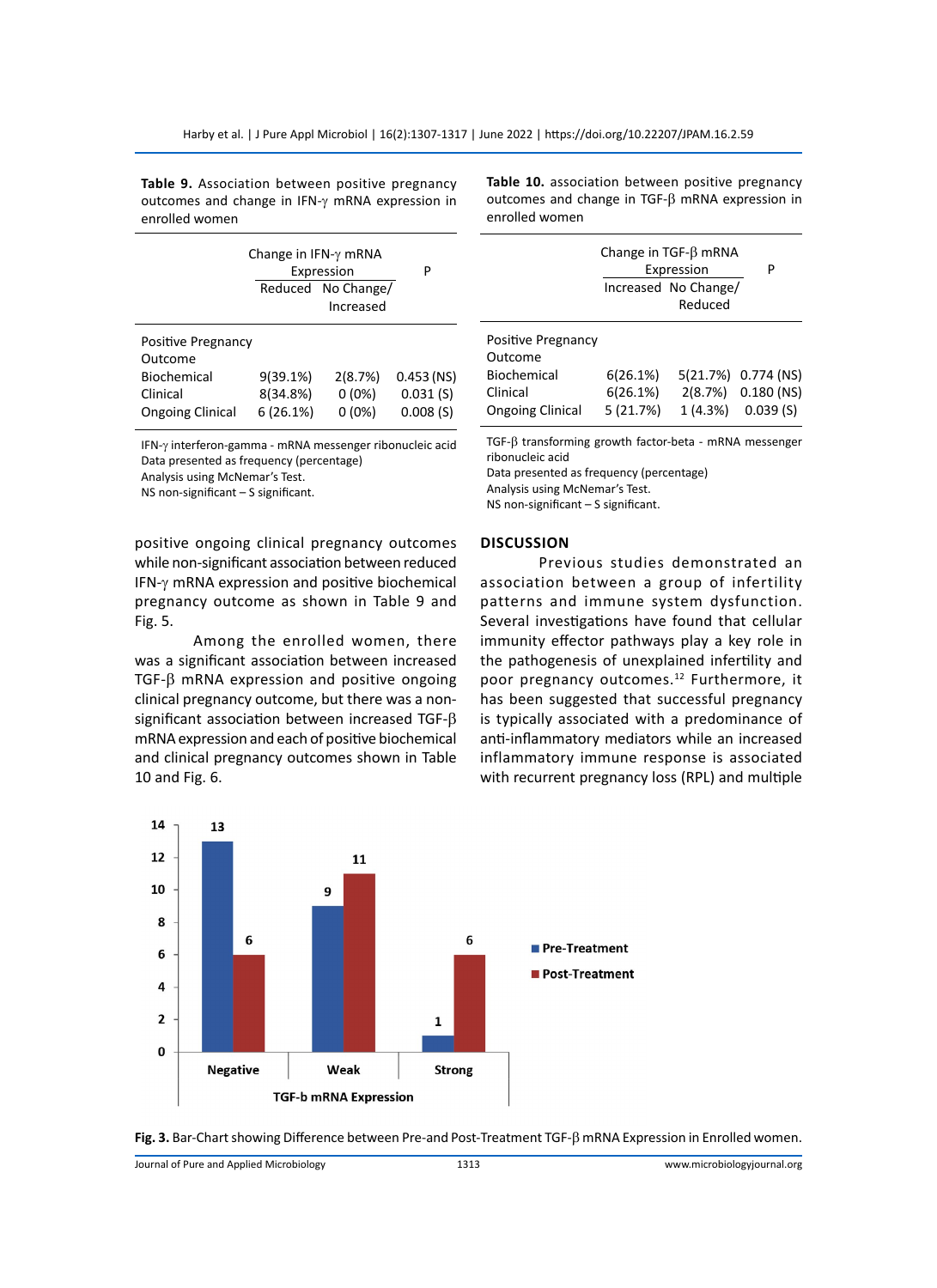

Harby et al. | J Pure Appl Microbiol | 16(2):1307-1317 | June 2022 | https://doi.org/10.22207/JPAM.16.2.59



**Fig. 4.** Bar-Chart showing association between positive pregnancy outcomes and change in TNF- $\alpha$  mRNA expression in enrolled women.



**Fig. 5.** Bar-Chart showing Association between positive pregnancy outcomes and change in IFN-γ mRNA expression in enrolled women.



#### No Change / Reduced TGF-b mRNA Expression

**Fig. 6.** Bar-chart showing association between positive pregnancy outcomes and change in TGF- $\beta$  mRNA expression in enrolled women.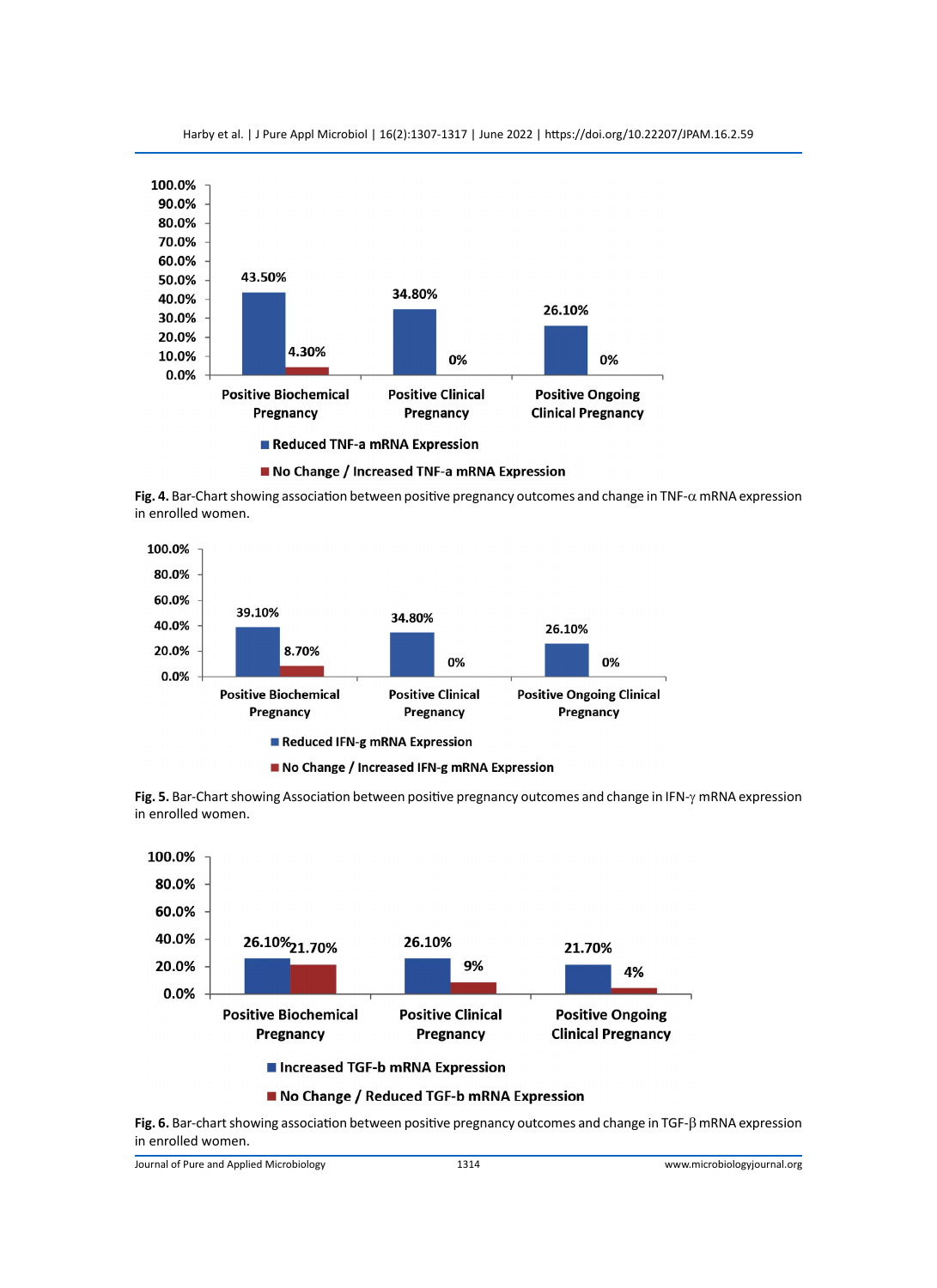implantation failures, an imbalance between regulatory and effector cells has been postulated as a possible cause of poor pregnancy outcomes and a variety of other pregnancy-related diseases.<sup>13</sup>

In concordance to current results, many studies reported a negative correlation between TNF- $\alpha$  and INF- $\gamma$  higher rate of expression and successful IVF outcome, and positive correlation between TGF-β expression and pregnancy outcome.14-18 Current study showed that before treatment there were increased  $TNF\alpha$  mRNA expression (82.6%), IFN-γ mRNA expression (78.3%), and decreased expression of TGFβ in 56.5% of enrolled women. On the other hand, Banja, and colleagues, found different results regarding immune mediators expression, $19$  this may be explained by presence of other mediators that play important roles in occurrence and maintenance of pregnancy.

These contradictory findings underlined the necessity of immunological and inflammatory responses being regulated at the time of fertilisation and implantation for IVF and pregnancy success.<sup>15</sup> Current findings backed up this theory, showing that inflammatory responses were elevated while regulatory responses were downregulated in women who had failed IVF attempts.

Exposure of infertile women to intralipid altered immune response and expression of certain mediators that positively affected the outcome of IVF cycles as the following: There was a significant reduced mRNA expression of TNF- $\alpha$  after treatment in enrolled women ( $p$ *value=* 0.034), same results were reported by Gornikiewicz and colleagues regarding reduced TNF-α expression after immunomodulatory therapy.16

There was a non-significant reduction in mRNA expression of IFN-γ after treatment in enrolled women (*p value=* 0.065) while other studies reported significant expression reduction of IFN-γ after intralipid and immunomodulatory therapy $17,18$  this difference might be due longer time required to detect alteration of IFN-γ expression after therapy.

There was a significant increase in mRNA expression of TGF- $\beta$  after treatment in enrolled women (p.value = 0.035), Joseph Eldor published results of his study regarding increased production of TGF-β in women with multiple sclerosis and trigeminal neuralgia after intralipid therapy as immunomodulation, moreover, Pcurrentakbari and his colleagues published same results of increased TGFβ in women with infertility related diseases treated with immunomodulators, $20,21$  this reflect role of TGF-β in pregnancy outcome.

Of the included 23 women, 11 (47.8%) had positive biochemical pregnancy, 8 (34.8%) had positive clinical pregnancy, and 6 (26.1%) had positive ongoing clinical pregnancy. These outcomes were statistically significant ( $p = 0.001$ , 0.006, and 0.029, respectively); and clinically significant (NNT = 2, 3 and 4, respectively), Kilian Vomstein published that around 50% of cases of idiopathic recurrent pregnancy loss, also the European Society of Reproduction and Embryology (ESHRE) guidelines published 2018 report that supported the role of immunological factors as a cause of RPL and IVF failures.<sup>6,22</sup>

Intralipid infusion therapy played an important role in improving outcome in women with reproductive failures, that was reported by study done by Coulam, $23$  and other authors, $24$ among the enrolled women in current study, There was a significant association between reduced TNF- $\alpha$  mRNA expression and each of positive clinical and positive ongoing clinical pregnancy outcomes, however, there was a non-significant association between reduced TNF- $\alpha$  mRNA expression and positive biochemical pregnancy outcome which was supported by a study published by Kwak‐Kim and colleagues.<sup>25</sup>

Current study showed a significant association between reduced IFN-γ mRNA expression and each of positive clinical and positive ongoing clinical pregnancy outcomes, however a non-significant association between reduced IFN-γ mRNA expression and positive biochemical pregnancy outcome which was also observed in a study published by Tomassetti and colleagues.26

Among the enrolled women, there was a significant association between increased TGF- $\beta$  mRNA expression and positive ongoing clinical pregnancy outcome, however, there was a non-significant association between increased TGF- $\beta$  mRNA expression and each of positive biochemical and clinical pregnancy outcomes, this goes in accordance with Perucci L.O. and colleagues.27 Nonetheless, this increase was not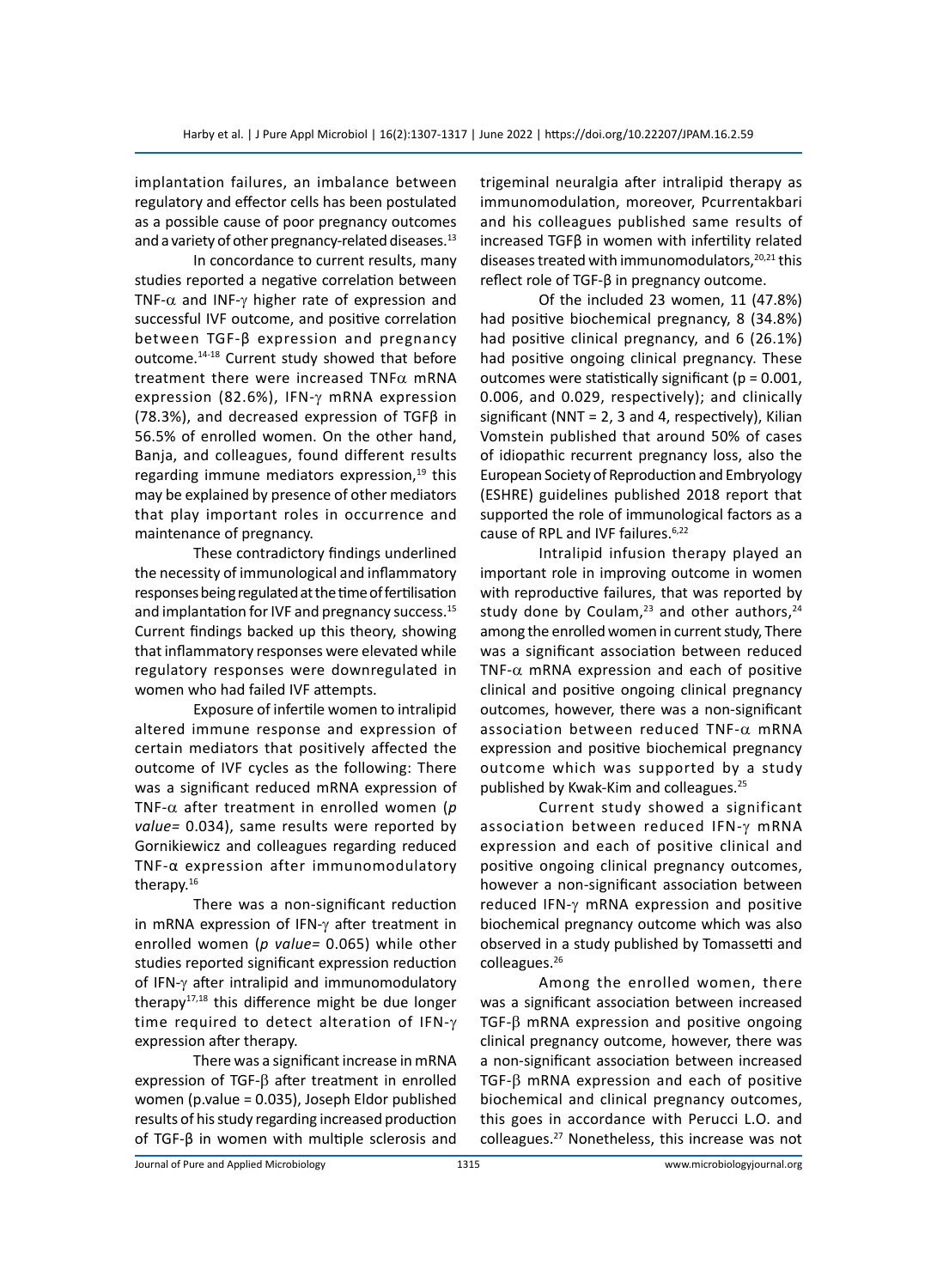significant and was not sufficient to modulate immune profile in some women with recurrent implantation failure. While Min-zhi Gao and others published no association between TGF-β increased level and pregnancy outcome in women undergoing IVF cycles.<sup>28</sup> This discrepancy may have been due to a difference in response to different immune modulators and this possibility should be investigated further.

# **Conclusion**

In conclusion, results of the current study indicate that IVF cycles failure was associated with abnormal cytokines expressions (increased TNF- $\alpha$ , IFN-γ and decreased TGF-β). Also, it was revealed that IL had a positive impact on IVF outcomes via alterations in the peripheral cytokines expression mainly reduction of TNF- $\alpha$  and increased TGF- $\beta$ mRNA expression. Although, many studies supported the role of IFN-γ mRNA expression and its important role as an inflammatory mediator on poor pregnancy outcome, however, this was statistically non-significant in current study. Meanwhile, a significant association between reduced IFN-γ mRNA expression and each of positive clinical and positive ongoing clinical pregnancy outcomes was observed in the present study.

#### **Acknowledgments**

None.

# **Conflict of interest**

The authors declare that there is no conflict of interest.

#### **AuthorS' Contribution**

MAF and IKAH contributed to samples collection and acquisition of patients' data. MAF performed examination of the patients and diagnosed the cases. IKAH contributed to all laboratory work with analysis and interpretation of data. OIA, WKZ, NNSE and IKAH contributed to drafting the article. OIA, WKZ and NNSE contributed to revising the draft critically for important intellectual and scientific content. MAF revised the clinical content. All authors read and approved the final manuscript for publication.

# **Funding**

None.

# **Data availability**

All datasets generated or analyzed during this study are included in the manuscript.

#### **Ethics statement**

This study was approved by the Institutional Ethics Committee, Faculty of Medicine, Ain Shams University, Cairo, Egypt with reference number FMASU MD 201/2018.

#### **informed consent**

Written informed consent was obtained from the participants before enrolling in the study.

#### **References**

- 1. Lash GE, Ernerudh J. Decidual cytokines and pregnancy complications: focus on spontaneous miscarriage. *J Reprod Immunol.* 2015;108:83-89. doi: 10.1016/j. jri.2015.02.003
- 2. Kajihara T, Brosens JJ, Ishihara O. The role of FOXO1 in the decidual transformation of the endometrium and early pregnancy. *Med Mol Morphol.* 2013;46(2):61-68. doi: 10.1007/s00795-013-0018-z
- 3. Kammerer U, Wolff M, Markert UR. Immunology of human endometrium. *Immunobiology.* 2004;209(7):569-574. doi: 10.1016/j. imbio.2004.04.009
- 4. Pitman H, Innes BA, Robson SC, Bulmer JN, Lash GE. Altered expression of interleukin-6, interleukin-8 and their receptors in decidua of women with sporadic miscarriage. *Human Reproduction.* 2013;28(8):2075- 2086. doi: 10.1093/humrep/det233
- 5. Jones Jr. HW, Cooke I, Kempers R, Brinsden P, Saunders D. International Federation of Fertility Societies Surveillance: preface. *Fertil Steril.* 2010;95(2):491. doi: 10.1016/j.fertnstert.2010.08.011
- 6. Cimadomo D, Craciunas L, Vermeulen N, Vomstein K, Toth B. Definition, diagnostic and therapeutic options in recurrent implantation failure: an international survey of clinicians and embryologists. *Human Reproduction.* 2021;(36(2):305-317. doi: 10.1093/ humrep/deaa317
- 7. Governini L, Luongo FP, Haxhiu A, Piomboni P, Luddi A. Main actors behind the endometrial receptivity and successful implantation. *Tissue and Cell.* 2021;73:101656. doi: 10.1016/j.tice.2021.101656
- 8. Timeva T, Shterev A, Kyurkchiev S. Recurrent implantation failure: the role of the endometrium. *J Reprod Infertil.* 2014;15(4):173-183. PMCID: PMC4227974
- 9. Vanek VW, Seidner DL, Allen P, et al. A.S.P.E.N. position paper: clinical role for alternative intravenous fat emulsions. *Nutr Clin Pract.* 2012;27(2):150-192. doi: 10.1177/0884533612439896